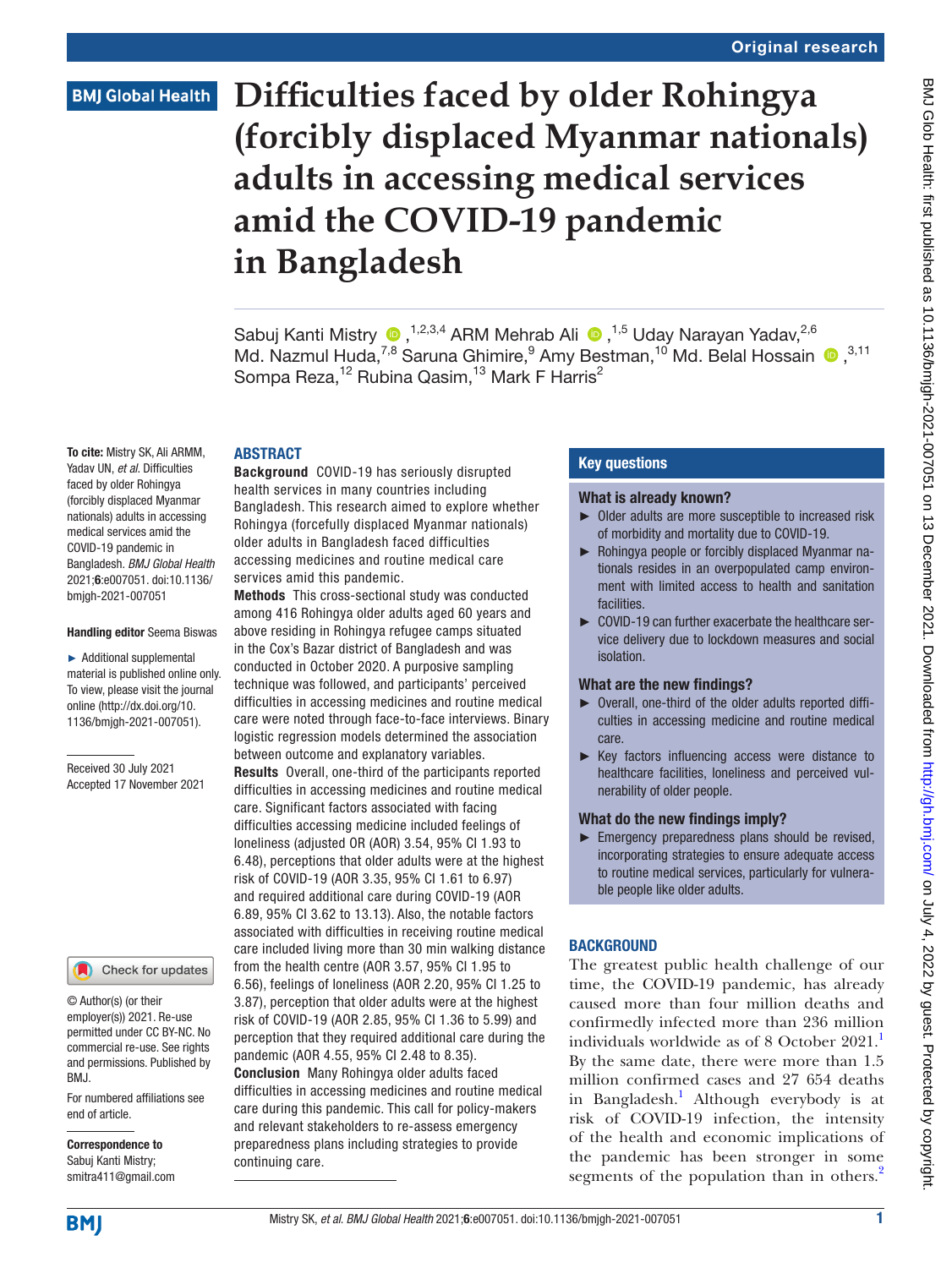Since the emergence of the COVID-19, it has been well documented that older adults are at a higher risk of infection and death compared with the general population. $3-5$ Emerging evidence also shows that older adults with preexisting chronic conditions are at increased risk of health consequences. [6](#page-8-3)

Displaced populations and refugees, who have had to flee from their home countries due to political insta-bility, war and natural disasters,<sup>[7](#page-8-4)</sup> are particularly at risk of COVID-19 because they reside in populated refugee camps where social distancing is difficult.<sup>8</sup> Moreover, basic sanitation and hygiene facilities are meagre in the camp environment, and the availability of health services is limited with inadequate opportunities for proper diag-nosis and management in an outbreak.<sup>[9](#page-8-6)</sup>

The Rohingya people, a population groups that has faced the most persecution and human rights abuses globally, $10$  are Muslim minorities of Myanmar residing primarily in Rakhine state. Following years of conflict, Rohingya people started to flee in large numbers from their land on 25 August 2017 after brutal attacks set off by the Myanmar militants.<sup>[11](#page-8-8)</sup> Bangladesh has shown laudable openness and empathy towards the displaced and vulnerable Rohingya population, providing temporary shelter and establishing the world's largest refugee camp in Cox's Bazar, the south-eastern district of Bangladesh.<sup>[12](#page-8-9)</sup> According to the latest report by United Nations High Commissioner for Refugees, the total number of inhabitants in the camp reached 860,365, with 4% older adults aged 60 years and above.<sup>[13](#page-8-10)</sup>

With high population density, ranging from 40 000 to 70 000 inhabitants per square kilometre, the Rohingya refugee camp areas are congested and overpopulated, $^{14}$ which facilitates the rapid spread of coronavirus.<sup>15</sup> As of 3 October 2021, there were 3084 confirmed COVID-19 positive cases and 32 deaths in the camp. $16$  According to an Inter Sectoral Coordination Group report,<sup>17</sup> there were 129 health posts, 56 health centres, and only 10 hospitals for the entire Rohingya population residing in 34 camps where the hospital to population ratio is 1:130 000. This lack of health facilities makes it even more difficult to manage the outbreak and care for other chronic conditions contributing to a syndemic impact of the current COVID-19 pandemic.<sup>[18](#page-8-15)</sup> Moreover, there are widespread misconceptions regarding the prevention, spread and management of COVID-19 among the older adults in the camps, which may further exacerbate the condition and its management.<sup>19</sup>

Recent evidence from Bangladesh and India highlighted that access to routine health services and medi-cation was seriously disrupted during the pandemic.<sup>[20 21](#page-8-17)</sup> A few studies conducted in the Rohingya camps amid this pandemic found that alongside the limited available healthcare facilities, healthcare service delivery can be seriously disrupted due to lockdown measures and social isolation.[22 23](#page-8-18) The restriction measures, including the government's stay-at-home orders, maintaining quarantine and isolation measures, affected both the general

BMJ Glob Health: first published as 10.1136/bmigh-2021-007051 on 13 December 2021. Downloaded from http://gh.bmj.com/ on July 4, 2022 by guest. Protected by copyright BMJ Glob Health: first published as 10.1136/bmjgh-2021-007051 on 13 December 2021. Downloaded from <http://gh.bmj.com/> 9n July 4, 2022 by guest. Protected by copyright

population<sup>24</sup> and Rohingya refugees<sup>14</sup> in Bangladesh. As a part of nationwide lockdown, public transportation, the most popular means of transportation, was ceased to restrict mass movement. Such halt of transportation service meant no vehicular means to go to health facilities. Research has also documented that lockdown measures adopted to contain the spread of coronavirus has caused disruptions in the delivery of essential health services in the Rohingya camps. $^{14}$  This could result in limited access to routine health services and medications and increased their difficulties and vulnerability to the burden of diseases.<sup>[14 25](#page-8-11)</sup>

However, no previous studies have explored the difficulties faced by Rohingya older adults in receiving medicine and routine medical care during this pandemic. This study, therefore, aimed to address this gap, by examining the difficulties faced by the Rohingya older adults in accessing routine medical care and medications during the pandemic. We anticipate and thus hypothesise that Rohingya older adults faced greater difficulties in accessing routine medical care and medications during the pandemic.

## **METHODS**

## Study design and participants

This study followed a cross-sectional design and was carried out among 416 Rohingya older adults aged 60 years and above residing in camps situated in the Cox's Bazar district in the South-Eastern part of Bangladesh in October 2020. The detailed method of the study is presented elsewhere[.19](#page-8-16) The inclusion criteria included age ≥60 years and Rohingya Forcibly Displaced Myanmar Nationals (FDMN) status. Participants were excluded if they self-reported having any of the following criteria: adverse mental conditions (clinically diagnosed schizophrenia, bipolar mood disorder, dementia/cognitive impairment), a hearing disability or were unable to communicate with researchers.

## **Measures**

# Outcome measure

This study's primary outcome variable was difficulties faced by the participants in getting medicine, and the secondary outcome was difficulties faced by the participants in receiving routine medical care during the COVID-19 pandemic. The participants were asked the following questions: 'How much difficulty do you have accessing the medicine that you need because of the COVID-19 pandemic or social distancing rules?' and 'How much difficulty do you have receiving routine medical care that you need because of the COVID-19 pandemic restrictions imposed by Government of Bangladesh?'. The responses were dichotomised (0=no difficulties and 1=difficulties faced).

# Explanatory variables

An extensive review of available studies guided the selection of explanatory variables.<sup>5 22 26 27</sup> Explanatory variables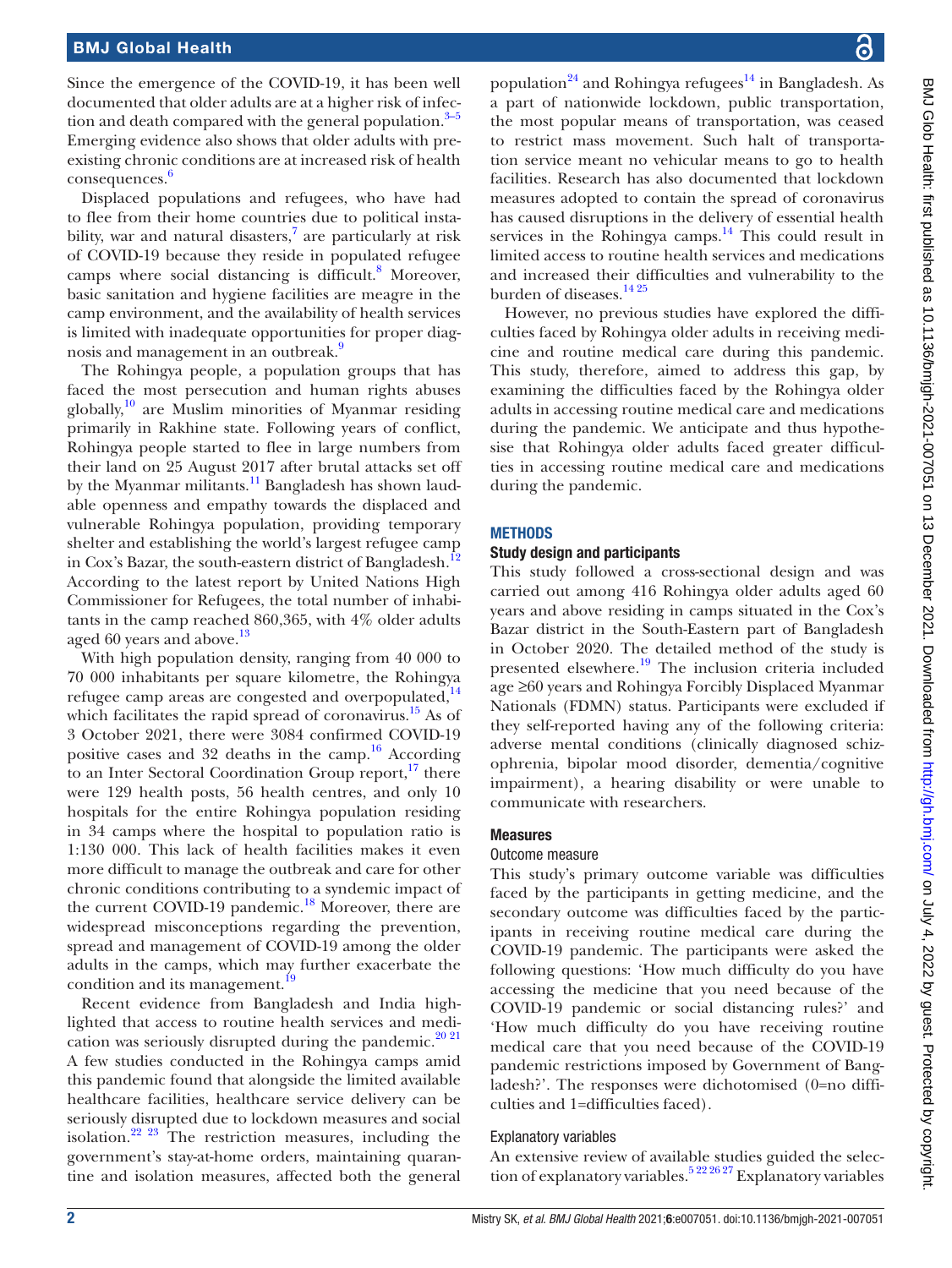included age (categorised as 60–69, 70–79, and ≥80 years), sex (male/female), marital status (married/widowed), family size  $(≤4$  and more than 4), literacy (unable to read and write/able to read and write), living arrangements (living with family /living alone), memory or concentration problem (no problem/low memory or concentration), walking distance from to the nearest health centre (<30 min/≥30 min), frequency of communication during COVID-19 (less than previous/same as previous), feeling of loneliness (hardly/sometimes to often), perceived that older adults required additional care during COVID-19 (yes/no), pre-existing non-communicable chronic conditions (yes/no) and perceived that older adults at highest risk of COVID-19 (yes/no).

#### Data collection tools and techniques

A pretested semistructured questionnaire in Bengali language was used to collect the information through faceto-face interviews. Data were electronically recorded in Survey CTO mobile app [\(https://www.surveycto.com/\)](https://www.surveycto.com/) by two data collectors, who were local residents of Cox's Bazar, fluent in Rohingya dialects and had previous experience of administering health surveys in electronic platform. The surveyors were trained extensively before the data collection through a half-day Zoom meeting on the data collection tools and techniques as well as procedures for maintaining COVID-19 safe behaviours during the data collection. During data collection, surveyors practised COVID-19 safety measures such as using facemasks, maintaining social distancing and practising cough etiquettes by covering coughs and sneezes with disposable tissues or clean clothes. Additionally, interviews were conducted in an open space outside participants' households while maintaining the confidentiality of their responses.

The English version of the questionnaire was first translated to Bengali language and then back-translated to English by two researchers to ensure the contents' consistency. The Bengali version of the tool was piloted among a small sample (n=10) of Rohingya older adults from the selected camp to refine the language in the final version. No changes were made following the pretest in the final tool. Data collection was accomplished using this final tool through face-to-face interviews of the participants and each of the interviews took around half an hour.

#### Statistical analysis

The distribution of the variables was assessed through descriptive analysis.  $\chi^2$  tests compared the prevalence of the outcome variables within different categories of explanatory variables with a 5% level of significance. We used a binary logistic regression model to determine the association of outcome variables with explanatory variables. The final model includes only the variables with  $p<0.25$  in the unadjusted analysis.<sup>28</sup> Both unadjusted and adjusted ORs (AOR) are reported with a 95% CI. We also performed the model diagnostics, such as multicollinearity and area under the curve in the model. All analyses were performed using the statistical software package Stata (V.14.0).

<span id="page-2-0"></span>Table 1 Sociodemographic characteristics of the participants (N=416)

| <b>Characteristics</b>   | n   | $\frac{0}{0}$ |
|--------------------------|-----|---------------|
| Age (year)               |     |               |
| 60-69                    | 308 | 74.0          |
| $70 - 79$                | 83  | 20.0          |
| >80                      | 25  | 6.0           |
| <b>Sex</b>               |     |               |
| Male                     | 251 | 60.3          |
| Female                   | 165 | 39.7          |
| Marital status           |     |               |
| Married                  | 389 | 93.5          |
| Widowed                  | 27  | 6.5           |
| <b>Family size</b>       |     |               |
| $\leq$ 4                 | 167 | 40.1          |
| >4                       | 249 | 59.9          |
| Literacy                 |     |               |
| Unable to read and write | 406 | 97.6          |
| Able to read and write   | 10  | 2.4           |
| Living arrangement       |     |               |
| Living with family       | 362 | 87.0          |
| Living alone             | 54  | 13.0          |

#### Ethical approval

Both verbal and written informed consents were sought from the participants before administering the survey. Participation was voluntary, and participants did not receive any compensation. Written approval was also sought from the Office of the Refugee Relief and Repatriation Commissioner prior to accessing the camps.

#### Patient and public involvement

Patients and/or the public were not involved in developing research questions, designing, and conducting the study, and disseminating the results.

#### RESULTS

#### Participants' characteristics

The majority of the participants were aged 60–69 years  $(74.0\%)$ , male  $(60.3\%)$ , married  $(93.5\%)$  and illiterate (97.6%). Around 60% of respondents belonged to a family of greater than four and more than 1 in 10 participants (13%) reported living alone ([table](#page-2-0) 1). Overall, 30% of the participants reported difficulties accessing both medicine (primary outcome) and routine medical care (secondary outcome) [\(table](#page-3-0) 2).

#### Bivariate analyses of difficulties receiving medical care services

[Table](#page-3-0) 2 shows the bivariate analyses between participants' characteristics and the primary and secondary outcomes. Difficulties in accessing medicine were significantly more likely among participants living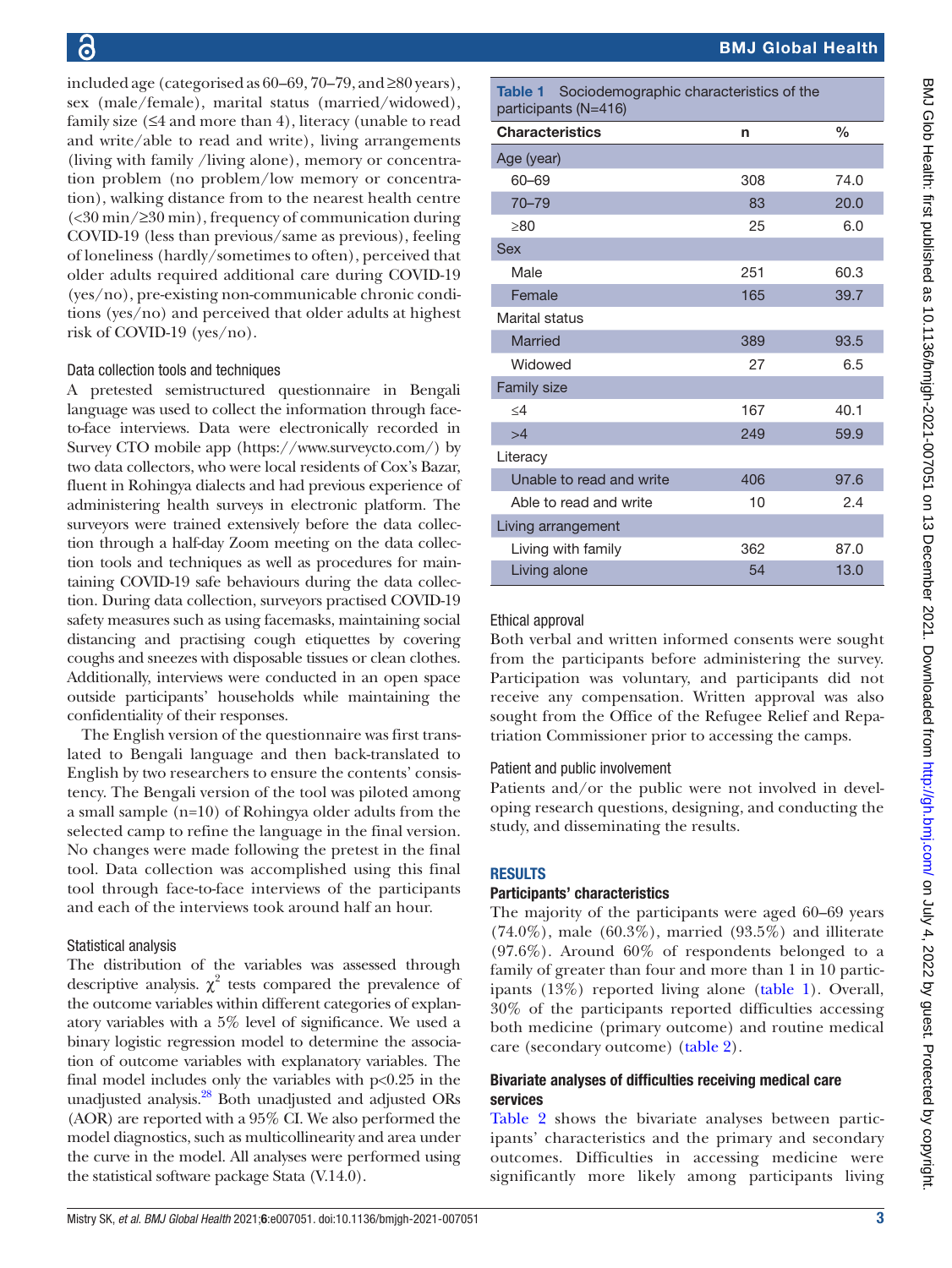<span id="page-3-0"></span>Table 2 Bivariate analysis of difficulties faced in accessing medical services amid COVID-19 pandemic by older Rohingya (forcibly displaced Myanmar nationals) adults and selected background characteristics (N=416)

|                                                                      | <b>Experienced difficulties</b><br>accessing medicine |         | <b>Experienced difficulties</b><br>receiving routine medical care |         |  |
|----------------------------------------------------------------------|-------------------------------------------------------|---------|-------------------------------------------------------------------|---------|--|
| <b>Characteristics</b>                                               | n (%)                                                 | P-value | $n$ (%)                                                           | P-value |  |
| Overall                                                              | 120 (30.2)                                            |         | 118 (30.0)                                                        |         |  |
| Age (year)                                                           |                                                       |         |                                                                   |         |  |
| 60-69                                                                | 93 (31.5)                                             | 0.615   | 89 (30.5)                                                         | 0.887   |  |
| $70 - 79$                                                            | 21(25.9)                                              |         | 22 (27.9)                                                         |         |  |
| $\geq 80$                                                            | 6(28.6)                                               |         | 7(31.8)                                                           |         |  |
| Sex                                                                  |                                                       |         |                                                                   |         |  |
| Male                                                                 | 64 (26.5)                                             | 0.040   | 60 (25.1)                                                         | 0.008   |  |
| Female                                                               | 56 (36.1)                                             |         | 58 (37.7)                                                         |         |  |
| Family size                                                          |                                                       |         |                                                                   |         |  |
| $0 - 4$                                                              | 44 (27.9)                                             | 0.401   | 46 (28.9)                                                         | 0.696   |  |
| >4                                                                   | 76 (31.8)                                             |         | 72 (30.8)                                                         |         |  |
| Living arrangement                                                   |                                                       |         |                                                                   |         |  |
| Living with family                                                   | 98 (28.3)                                             | 0.032   | 99 (29.2)                                                         | 0.373   |  |
| Living alone                                                         | 22(43.1)                                              |         | 19 (35.2)                                                         |         |  |
| Problem in memory or concentration                                   |                                                       |         |                                                                   |         |  |
| No problem                                                           | 93 (27.4)                                             | 0.002   | 99(29.5)                                                          | 0.556   |  |
| Low memory or concentration                                          | 27(47.4)                                              |         | 19 (33.3)                                                         |         |  |
| Walking distance to the nearest health centre                        |                                                       |         |                                                                   |         |  |
| $<$ 30 min                                                           | 86 (27.6)                                             | 0.027   | 71 (23.1)                                                         | < 0.001 |  |
| $\geq$ 30 min                                                        | 34 (40.0)                                             |         | 47 (55.3)                                                         |         |  |
| Frequency of communication during COVID-19                           |                                                       |         |                                                                   |         |  |
| Same as previous                                                     | 19 (11.5)                                             | < 0.001 | 23 (13.8)                                                         | < 0.001 |  |
| Less than previous                                                   | 101 (43.7)                                            |         | 95 (42.0)                                                         |         |  |
| Feeling of loneliness                                                |                                                       |         |                                                                   |         |  |
| Hardly                                                               | 65 (24.2)                                             | < 0.001 | 66 (24.6)                                                         | < 0.001 |  |
| Sometimes to often                                                   | 55 (43.0)                                             |         | 52 (41.6)                                                         |         |  |
| Perceived that older adults at highest risk of COVID-19              |                                                       |         |                                                                   |         |  |
| No                                                                   | 17 (11.5)                                             | < 0.001 | 20 (13.7)                                                         | < 0.001 |  |
| <b>Yes</b>                                                           | 103(41.4)                                             |         | 98 (39.7)                                                         |         |  |
| Perceived that older adults required additional care during COVID-19 |                                                       |         |                                                                   |         |  |
| <b>No</b>                                                            | 49 (16.6)                                             | < 0.001 | 54 (18.4)                                                         | < 0.001 |  |
| Yes                                                                  | 71 (70.3)                                             |         | 64 (64.7)                                                         |         |  |
| Having existing non-communicable chronic conditions                  |                                                       |         |                                                                   |         |  |
| No                                                                   | 71 (25.6)                                             | 0.002   | 85 (30.7)                                                         | 0.659   |  |
| Yes                                                                  | 49 (40.8)                                             |         | 33 (28.5)                                                         |         |  |

alone (43%), with memory or concentration problems (47%), communicating less frequently during the pandemic than before (43%), residing more than 30 min (walking distance) away from nearest health centre (40%), feeling lonely (43%), perceiving that older adults are at highest risk of COVID-19 (41%), required additional care (70%) and had one or more noncommunicable chronic conditions (41%). Likewise,

participants' characteristics associated with significant difficulties receiving routine medical care included female sex, residing more than 30 min walking distance from nearest health centre (55%), communicating less frequently during the pandemic than before (42%), feeling lonely (41.6%) and perceiving that older adults are at highest risk of COVID-19 (40%), and required additional care (65%) ([table](#page-3-0) 2).

෬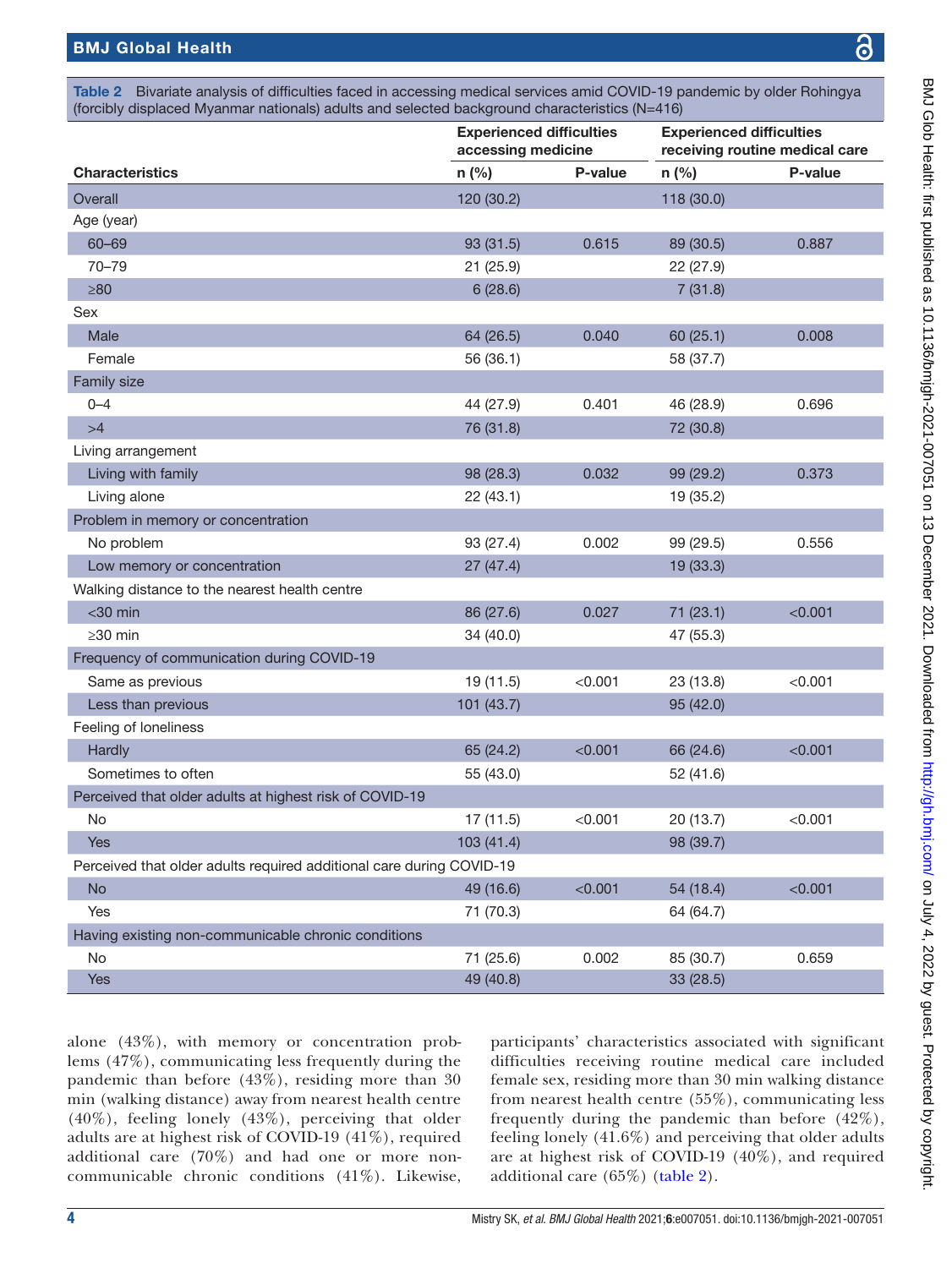#### Factors associated with difficulties in receiving medical care services

[Table](#page-5-0) 3 shows the unadjusted and adjusted factors associated with difficulties in receiving medical care services. The multicollinearity among the covariates was checked and a variance inflation factor of less than five was observed for each covariate in both models, meaning that no multicollinearity was present [\(online supple](https://dx.doi.org/10.1136/bmjgh-2021-007051)[mental annex 1](https://dx.doi.org/10.1136/bmjgh-2021-007051)). The area under the Receiver Operating Characteristic (ROC) curve of 0.85 and 0.81, respectively, in two models [\(online supplemental annex 2](https://dx.doi.org/10.1136/bmjgh-2021-007051)) represents good discrimination. In the adjusted model, loneliness and perceptions that older adults are at the highest risk of COVID-19 and require additional care during COVID-19 were significantly associated with perceived difficulties accessing medicines. Participants who reported loneliness (AOR 3.54, 95% CI 1.93 to 6.48) and perceived that older adults are at the highest risk of COVID-19 (AOR 3.35, 95% CI 1.61 to 6.97) had more than three times higher odds of experiencing difficulties accessing medicine than their respective counterparts. Similarly, participants perceiving that older adults required additional care during the pandemic were around seven times more likely to face difficulties accessing medicine than those who did not feel so (AOR 6.89, 95% CI 3.62 to 13.13).

Meanwhile, a separate adjusted analysis revealed that participants residing more than 30 min of walking distance from the nearest health centre had nearly four times increased odds of experiencing difficulties receiving routine medical care than those residing near (AOR 3.57, 95% CI 1.95 to 6.56). Similarly, participants who felt loneliness were more than twice more likely to have difficulties receiving routine medical care than those who did not feel so (AOR 2.20, 95% CI 1.25 to 3.87). Participants who perceived that older adults are at the highest risk of COVID-19 had nearly three times higher odds of facing difficulties in receiving routine medical care than those who did not have that concern (AOR 2.85, 95% CI 1.36 to 5.99). Also, older adults who perceived that they required additional care during the pandemic were around five times more likely to face difficulties receiving routine medical care (AOR 4.55, 95% CI 2.48 to 8.35).

#### **DISCUSSION**

This study examined the difficulties experienced by older Rohingya adults in accessing medicines and routine medical care services during the COVID-19 pandemic in Bangladesh. Overall, 30% of the participants reported difficulties accessing medicine and routine medical care during the COVID-19 pandemic. We did not find any single study on older refugees in Bangladesh and other countries to compare this finding with. However, existing studies conducted among younger Rohingya refugees in Bangladesh, $19$  child refugees in England, $29$  refugees and asylum seekers in Switzerland $30$  and Syrian refugees in Germany<sup>31</sup> reported several barriers associated with refugees' access to medicine and routine healthcare,

including poor literacy of older refugees, $^{19}$  language and legal barriers and travel costs. $32$  Furthermore, several studies indicated that limited long-term clinical care facilities for older individuals, limited/unavailability of medicines, inadequate knowledge about available services and healthcare system, inadequate 'cultural competence of the healthcare providers, age-related self-stigma and financial constraints were the primary reasons that refugees experienced difficulties in accessing medical services.<sup>32-36</sup> Notably, inadequate preparedness for enhancing healthcare services, the efforts to contain the pandemic, and coronavirus-related travel restrictions impede older Rohingyas' access to healthcare during the pandemic. $33 \frac{34}{1}$  In Bangladesh, the general barriers that make healthcare facilities inaccessible during the pre-COVID and post-COVID period include a lack of healthcare system capacity, weak management and unrestrained corruption. $37$  Thus, we believe that the combination of multiple factors hindered the participants' access to medicine and routine medical care during the COVID-19 pandemic. Therefore, the current study highlights the need to make healthcare accessible during the COVID-19 pandemic.

In our study, older Rohingya adults who felt loneliness experienced greater difficulties accessing medicine and routine medical care than those who did not feel loneliness. Refugee and displaced people often find it difficult to mix with family, friends, and community members, and feel lonely.<sup>[38](#page-9-1)</sup> If such loneliness remains unresolved, it can lead to depression and anxiety. $39$  Our study's finding broadly corroborates a study carried out among Syrian refugees in Turkey, which indicates that refugees with depression and anxiety were likely to experience difficulties accessing sufficient healthcare services.<sup>[40](#page-9-3)</sup> Older Rohingya adults' feeling of loneliness may be due to the challenges the COVID-19 pandemic brought to refugees, including lockdowns, self-isolation/quarantine, $36$  limited social networks, inadequate connection with family members and limited social and psychological support[.41–43](#page-9-4) Moreover, stigma, racism and discrimination are postulated to increase loneliness in refugees worldwide. $36$ <sup>42</sup> 44 Therefore, it is vital to strengthen the measures to improve the communication between people within the camps as well as with people beyond the camps.

Perceptions that older individuals are at a higher risk of COVID-19 infection and require additional care during the pandemic were associated with perceived difficulties accessing medicines and receiving routine medical care. These findings, to our knowledge, are novel. The association of perceived higher risk of COVID-19 with limited access to medicine and receiving routine medical care may have reverse causation—that is, access to health care makes them feel less vulnerable and less lonely. Future research should apply a longitudinal design to provide insights into the causal mechanisms underlying the relationships between perceived higher risk of COVID-19 and access to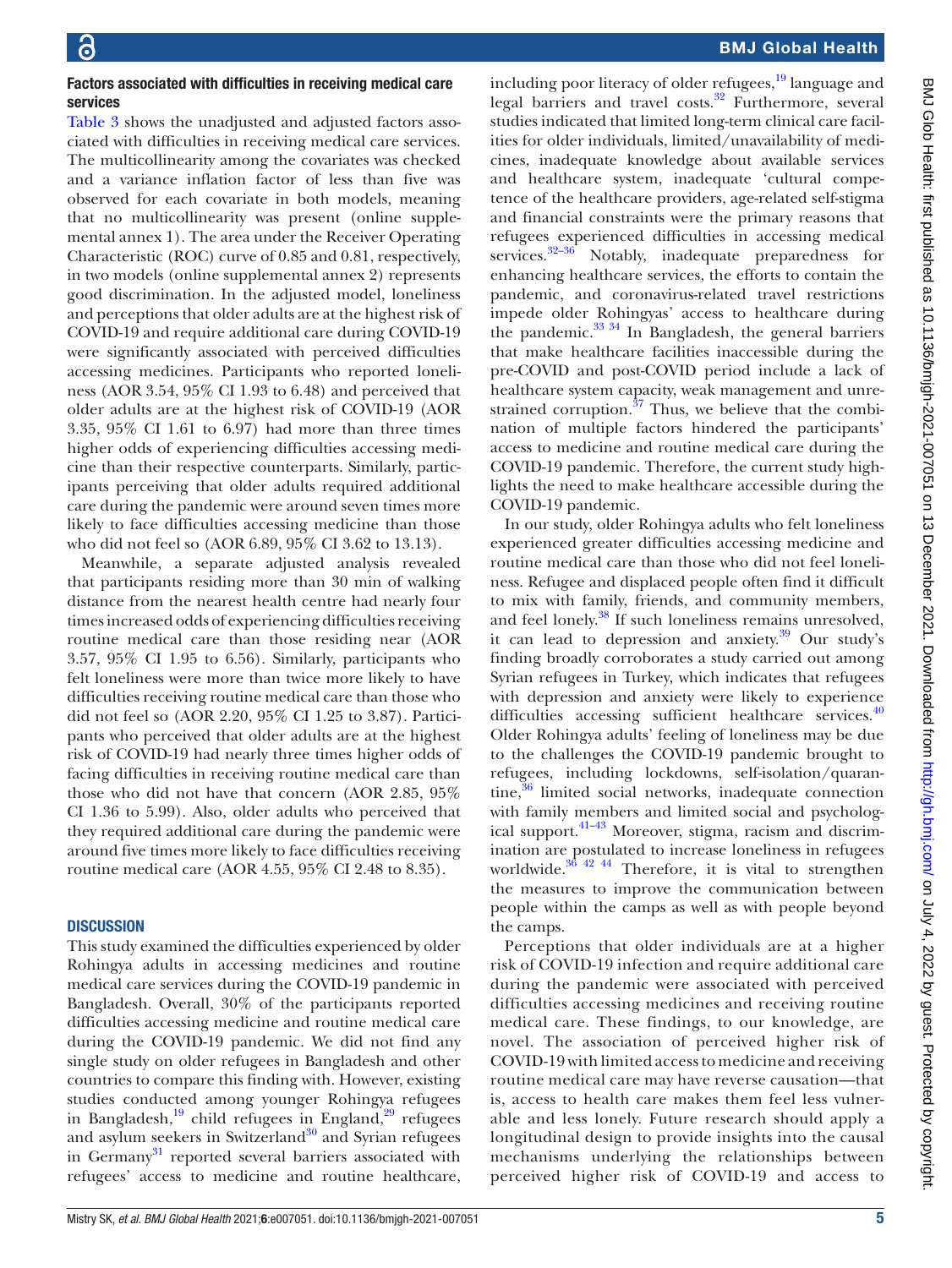<span id="page-5-0"></span>Table 3 Factors associated with difficulties faced by older Rohingya (forcibly displaced Myanmar nationals) adults in accessing medical services amid COVID-19 pandemic in Bangladesh

|                                                                         | Experienced difficulties accessing medicine medical care |                    |                                 |                    | <b>Experienced difficulties receiving routine</b> |               |                                 |                        |  |
|-------------------------------------------------------------------------|----------------------------------------------------------|--------------------|---------------------------------|--------------------|---------------------------------------------------|---------------|---------------------------------|------------------------|--|
|                                                                         | *COR                                                     | 95% CI             | <b>†AOR</b>                     | 95% CI             | *COR                                              | 95% CI        | <b>†AOR</b>                     | 95% CI                 |  |
| Age (year)                                                              |                                                          |                    |                                 |                    |                                                   |               |                                 |                        |  |
| 60-69                                                                   | 1.00                                                     |                    | Not taken in the final<br>model |                    | 1.00                                              |               | model                           | Not taken in the final |  |
| $70 - 79$                                                               | 0.76                                                     | 0.44 to 1.32       |                                 |                    | 0.88                                              | 0.51 to 1.53  |                                 |                        |  |
| $\geq 80$                                                               | 0.42                                                     | 0.33 to 2.31       |                                 |                    | 1.06                                              | 0.42 to 2.70  |                                 |                        |  |
| <b>Sex</b>                                                              |                                                          |                    |                                 |                    |                                                   |               |                                 |                        |  |
| Male                                                                    | 1.00                                                     |                    | 1.00                            |                    | 1.00                                              |               | 1.00                            |                        |  |
| Female                                                                  | 1.57                                                     | 1.02 to 2.43       | 1.30                            | 0.75 to 2.26       | 1.80                                              | 1.16 to 2.79  | 1.49                            | 0.88 to 2.52           |  |
| Family size                                                             |                                                          |                    |                                 |                    |                                                   |               |                                 |                        |  |
| $0 - 4$                                                                 | 1.00                                                     |                    | Not taken in the final<br>model |                    | 1.00                                              |               | Not taken in the final<br>model |                        |  |
| >4                                                                      | 1.21                                                     | 0.78 to 1.88       |                                 |                    | 1.09                                              | 0.70 to 1.70  |                                 |                        |  |
| Living arrangement                                                      |                                                          |                    |                                 |                    |                                                   |               |                                 |                        |  |
| Living with other family<br>members                                     | 1.00                                                     |                    | 1.00                            |                    | 1.00                                              |               | model                           | Not taken in the final |  |
| Living alone                                                            | 1.92                                                     | 1.05 to 3.50       | 0.67                            | 0.29 to 1.52       | 1.32                                              | 0.72 to 2.41  |                                 |                        |  |
| Problem in memory or concentration                                      |                                                          |                    |                                 |                    |                                                   |               |                                 |                        |  |
| No problem                                                              | 1.00                                                     |                    | 1.00                            |                    | 1.00                                              |               | model                           | Not taken in the final |  |
| Low memory or<br>concentration                                          | 2.39                                                     | 1.35 to 4.24       | 1.42                            | 0.65 to 3.08       | 1.20                                              | 0.66 to 2.18  |                                 |                        |  |
| Walking distance from the nearest<br>health centre                      |                                                          |                    |                                 |                    |                                                   |               |                                 |                        |  |
| $<$ 30 min                                                              | 1.00                                                     |                    | 1.00                            |                    | 1.00                                              |               | 1.00                            |                        |  |
| $\geq$ 30 min                                                           | 1.75                                                     | 1.06 to 2.89       | 1.00                            | 0.51 to 1.96       | 4.13                                              | 2.50 to 6.83  | 3.57                            | 1.95 to 6.56           |  |
| Frequency of communication during<br>COVID-19                           |                                                          |                    |                                 |                    |                                                   |               |                                 |                        |  |
| Same as previous                                                        | 1.00                                                     |                    | 1.00                            |                    | 1.00                                              |               | 1.00                            |                        |  |
| Less than previous                                                      | 6.01                                                     | 3.49 to 10.36 1.90 |                                 | 0.92 to 3.93       | 4.54                                              | 2.72 to 7.59  | 1.54                            | 0.73 to 3.24           |  |
| Feeling of loneliness                                                   |                                                          |                    |                                 |                    |                                                   |               |                                 |                        |  |
| Hardly                                                                  | 1.09                                                     |                    | 1.00                            |                    | 1.09                                              |               | 1.00                            |                        |  |
| Sometimes to often                                                      | 2.36                                                     | 1.51 to 3.70       | 3.54                            | 1.93 to 6.48       | 2.18                                              | 1.39 to 3.42  | 2.20                            | 1.25 to 3.87           |  |
| Perceived that older adults at highest<br>risk of COVID-19              |                                                          |                    |                                 |                    |                                                   |               |                                 |                        |  |
| <b>No</b>                                                               | 1.00                                                     |                    | 1.00                            |                    | 1.00                                              |               | 1.00                            |                        |  |
| Yes                                                                     | 5.44                                                     | 3.09 to 9.56       | 3.35                            | 1.61 to 6.97       | 4.14                                              | 2.42 to 7.08  | 2.85                            | 1.36 to 5.99           |  |
| Perceived that older adults required additional care<br>during COVID-19 |                                                          |                    |                                 |                    |                                                   |               |                                 |                        |  |
| No                                                                      | 1.00                                                     |                    | 1.00                            |                    | 1.00                                              |               | 1.00                            |                        |  |
| <b>Yes</b>                                                              | 11.93                                                    | 7.05 to 20.18 6.89 |                                 | 3.62 to 13.13 8.13 |                                                   | 4.90 to 13.49 | 4.55                            | 2.48 to 8.35           |  |
| Having existing non-communicable chronic<br>conditions                  |                                                          |                    |                                 |                    |                                                   |               |                                 |                        |  |
| <b>No</b>                                                               | 1.00                                                     |                    | 1.00                            |                    | 1.00                                              |               | model                           | Not taken in the final |  |
| Yes                                                                     | 2.00                                                     | 1.27 to 3.15       | 1.26                            | 0.66 to 2.43       | 0.90                                              | 0.56 to 1.45  |                                 |                        |  |
|                                                                         |                                                          |                    |                                 |                    |                                                   |               |                                 | Continued              |  |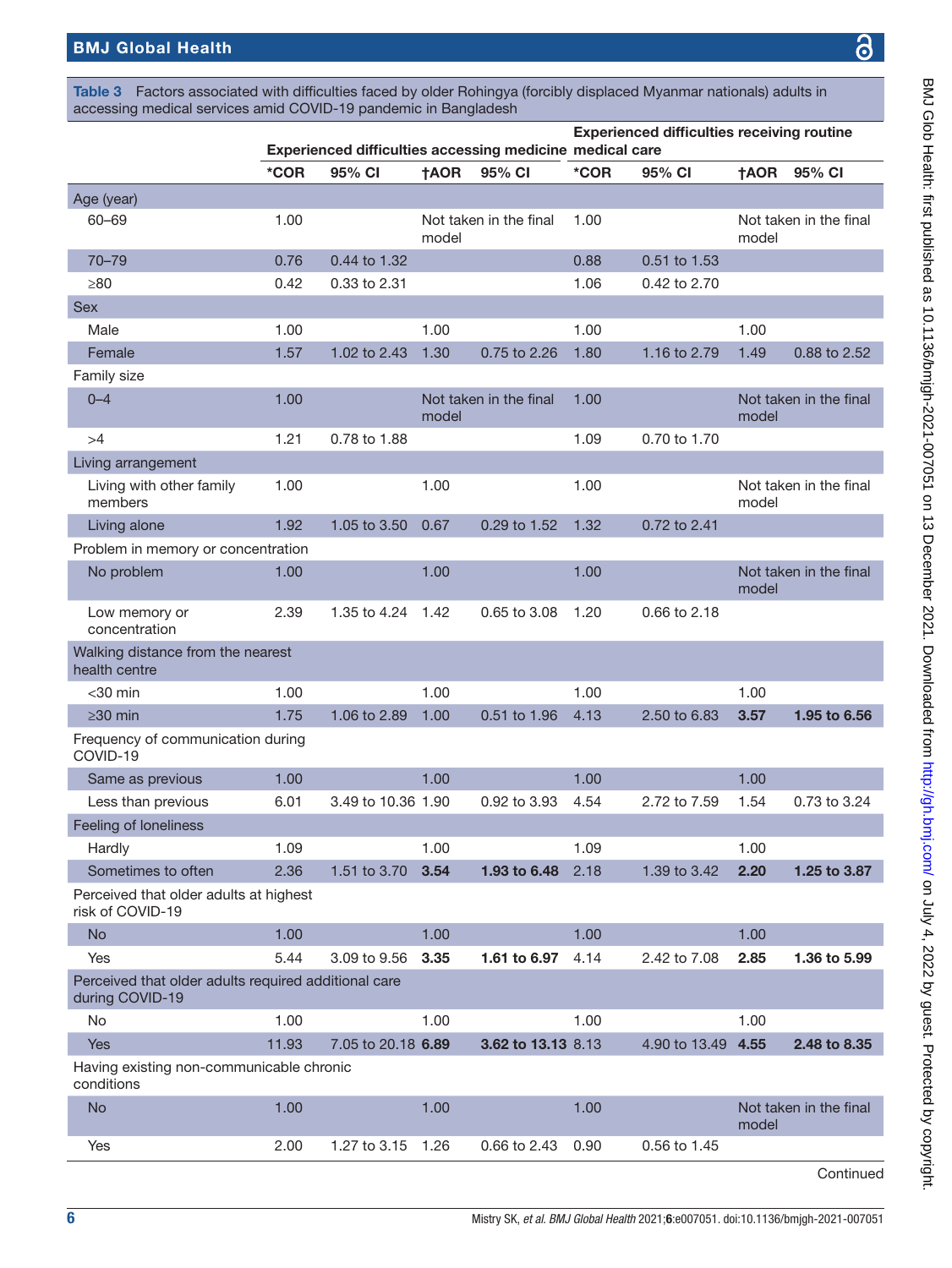|  | <b>Table 3</b> Continued |                                                          |        |  |                    |                                                   |        |  |                    |  |
|--|--------------------------|----------------------------------------------------------|--------|--|--------------------|---------------------------------------------------|--------|--|--------------------|--|
|  |                          | Experienced difficulties accessing medicine medical care |        |  |                    | <b>Experienced difficulties receiving routine</b> |        |  |                    |  |
|  |                          |                                                          |        |  |                    |                                                   |        |  |                    |  |
|  |                          | *COR                                                     | 95% CI |  | <b>TAOR 95% CI</b> | *COR                                              | 95% CI |  | <b>TAOR 95% CI</b> |  |
|  |                          |                                                          |        |  |                    |                                                   |        |  |                    |  |

\*Crude Odds Ratio

†Adjusted Odds Ratio

medicine and receiving routine medical care. Many factors may shape older Ronhigya adults' perceived higher risk of COVID-19 and access to medicine and receiving routine medical care. Older Rohingya adults tend to get infected with the coronavirus and die from the disease more than younger individuals.  $45\frac{46}{10}$  This may be because older individuals are more likely to have a greater risk of chronic diseases, thus requiring additional care. $31$  Evidence indicates that thousands of older Rohingya adults experienced communicable and non-communicable diseases, including diabetes, liver disease, hepatitis (B and C), diarrhoea, measles, diphtheria, unexplained fever, HIV and tuberculosis.[34 47](#page-8-28) The experiences of these diseases, together with limited PPE and medical services (such as the absence of telehealth medical care and face-to-face consultations for medical services), may likely increase their COVID-19 risk and hinder their choices about accessing medicines and receiving routine medical care. Therefore, policy-makers need to pay more attention to targeted intervention programmes for older FDMNs, who require additional care and are at a higher risk during the COVID-19 pandemic.

Our study found that older Rohingya adults who were residing beyond 30 min walking distance of a healthcare centre had higher odds of difficulties receiving routine medical care. This finding is widely consistent with two studies conducted among ethnic minorities in Myanmar<sup>48</sup> and the refugees in Uganda.<sup>49</sup> The former study indicates that ethnic minorities residing within 5 km to the closest healthcare facilities were more likely to pay outpatient visits than those living beyond 5 km. The Ugandan study suggests that the geographical accessibility of medical care facilities for both refugees and nationals varied significantly: more nationals resided within 5 km radius of public medical facilities than refugees, thus incurring transport costs for refugees.<sup>[49](#page-9-7)</sup> In the refugee camps in Bangladesh, there are limited routine medical care facilities located within walking distance for the Rohingya population.<sup>34</sup> Limited transportation facilities further restricted such inadequate healthcare facilities during the pandemic. $50$  Moreover, the COVID-19 outbreak creates fear that going out for receiving distant medical services may risk their own and family members' health.<sup>46</sup> Rohingya older adults are particularly vulnerable in this regard because of their physical disabilities (eg, vision impairment and diminishing hearing capacity) in accessing routine medical care. $51$  Moreover, many of their diseases

go untreated due to long distance, acute financial constraints, low self-esteem, limited trust in medical care, unfriendly treatment, cultural incompetency and discrimination.[34 52](#page-8-28) These issues are substantiated by the findings from studies conducted among Rohingya, Chin and Kachin refugees living in Malaysia<sup>53</sup> and refugees in Uganda. $49$  Thus, the current study suggests that various challenges shape older Rohingyas adults' access to medical services.

## Implications for policy and practice

Our findings highlight the need of coordination between relevant stakeholders, policy-makers and development partners to undertake appropriate interventions to address the difficulties Rohingya older adults experienced in accessing medicine and routine medical services during the COVID-19 pandemic in Bangladesh. Specifically, relevant stakeholders, policy-makers and development partners need to provide distant and targeted strategies to improve the access of older refugees, who are lonely or have higher healthcare needs, to healthcare needs. Statelessness is a complex issue and requires multisectorial and collective international efforts. Given the critical role played by the Office of the Refugee Relief and Repatriation Commissioner under the Government of Bangladesh, as the key policy-maker for the Rohingya population, we believe that they will be an indispensable partner to address the barriers of the camp people in accessing medical care during this crisis. International organisations such as UNHCR, International Organisation for Migration, Concern Worldwide and Medecins Sans Frontieres are actively working at the forefront with this vulnerable population. These organisations along with local organisations such as BRAC, Society for Health Extension and Development and Social Assistance and Rehabilitation for the Physically Vulnerable could play an important role in supporting the Office of the Refugee Relief and Repatriation Commissioner in designing and implementing people centred interventions to provide continuing care.

It is also equally important that the refugee community are engaged in the camp environment in development of preparedness and responses plan to overcome the barriers that they are experiencing. This may allow the health sector and relevant stakeholders to promptly plan people centred strategies required to address the barriers that they are facing in accessing health services.<sup>54</sup> Engaging local community leaders can be of great value achieving meaningful community engagement, effective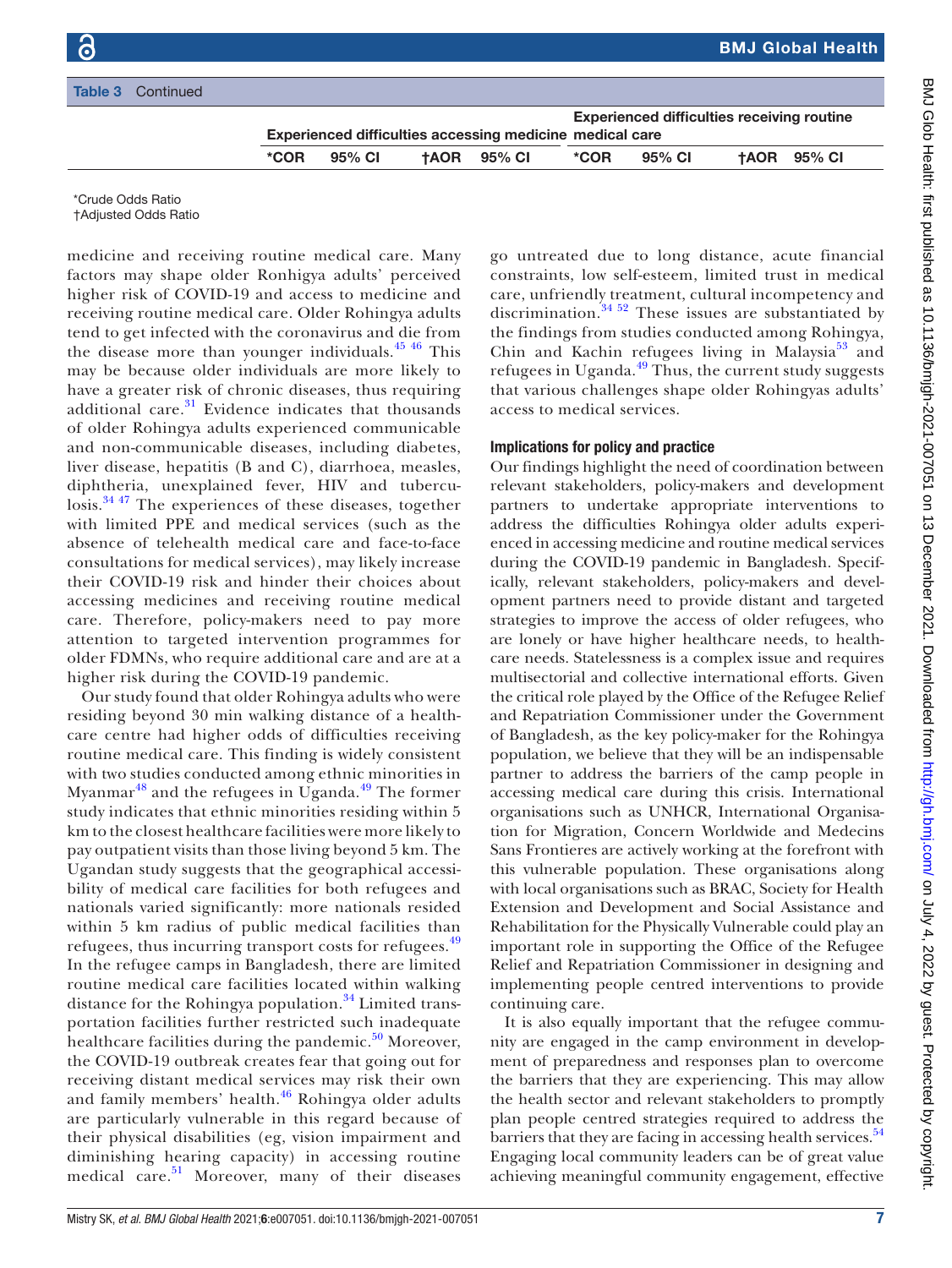communication, and prompt responses during this public health emergency and beyond.<sup>55</sup> Local community organisations which are aimed to improve the health of vulnerable refugee communities should facilitate community engagement through the dissemination of information and improving health literacy among the people, thereby improving their decision making capacity. $56$  Community health workers (CHWs) have been strong pillars of health services in low-income and middle-income countries, including Bangladesh.<sup>57</sup> CHWs have been successfully mobilised to undertake different roles such as health assessment, resource linking, facilitating treatment, healthcare navigation, health education and psychoso-cial support.<sup>[58 59](#page-9-16)</sup> Hence, we believe that training females and youths from the local camps as community health workers could be an innovative approach to involve and empower the local community as well as devise socioculturally tailored interventions.

#### Strength and limitations

The current study has several strengths. First, this study is unique because, to our knowledge, it is the first study that explicitly examined older Rohingya adults' difficulties accessing medical services during the COVID-19 pandemic in Bangladesh. This study adds to the small number of international literature exploring the refugees' difficulties accessing medical services during the COVID-19 pandemic. Second, the study area and population were distinctive because the Rohingya refugee camps were the biggest in the world, and Rohingya people were one of the most persecuted minorities globally.<sup>4</sup>

Despite these strengths, our study's findings should be considered in the context of several limitations. First, given the restrictions around our ability to collect data, this study used purposive sampling for both the study site and participants, therefore, there is a possibility for selection bias limiting the generalisability of the findings to the entire population of Rohingya older adults in the camps. Second, our research was cross-sectional in nature. Therefore, causality cannot be established. Third, our study is limited to quantitative analysis, as we did not explore the qualitative aspects of older Rohingya adults' experience of difficulties in accessing medicines and receiving medical care during the pandemic. Additionally, data were collected using self-report and thus could be subjected to recall and social desirability bias. However, we believe the recall bias to be minimal as our questions included recall of recent events related to the enduring COVID-19 pandemic. To decrease the risk of social desirability bias, questions were structured in simple language, focused neutral in content and tone, so that the participants would feel comfortable responding truthfully.

## Directions for future research

Considering the importance of the issue in the current scenario and limitations of our research, we hereby make a strong call for future research. Future research should be focused on providing insights into the causal mechanisms underlying the relationships between perceived higher risk of COVID-19 and access to medicine and receiving routine medical care applying a longitudinal design. Another arena for further research would be exploring the experience of difficulties and the barriers/ enablers related to accessing medicines and receiving medical care during the COVID-19 pandemic utilising a mixed-method approach. This will provide a better understanding of unique needs among the Rohingya older adults from their own perspectives and give voice to the most vulnerable refugee communities in the world.

## **CONCLUSION**

Overall, we found that many Rohingya older adults reported facing difficulties accessing routine medical care and medications. It is critical to address these barriers to care as this population is at increased risk of health and economic implications from COVID-19, and often requires routine medical support. Key factors influencing access were distance to healthcare facilities, loneliness and perceived vulnerability of older people (risk of COVID-19 and need for care). Strategies need to not only improve the availability of healthcare but also address the vulnerable psychological state of older people. Policymakers, healthcare practitioners and local stakeholders should immediately revise the emergency preparedness plan to incorporate strategies to address the gaps in access to routine medical services for older people in the camps. The current study also advocates a strong call for future research aimed to examine the experience of difficulties and the barriers/enablers related to accessing medicines and receiving medical care during the COVID-19 pandemic among the older Rohingya adults using a mixed-method approach.

#### Author affiliations

<sup>1</sup> ARCED Foundation, Dhaka, Bangladesh

<sup>2</sup> Centre for Primary Health Care and Equity, University of New South Wales, Sydney, New South Wales, Australia

<sup>3</sup>BRAC James P Grant School of Public Health, BRAC University, Dhaka, Bangladesh 4 Department of Public Health, Daffodil International University, Dhaka, Bangladesh <sup>5</sup>Global Research and Data Support, Innovations for Poverty Action, New Haven, Connecticut, USA

<sup>6</sup>National Centre for Epidemiology and Population Health, Research School of Population Health, Australian National University, Canberra, Australian Capital Territory, Australia

<sup>7</sup>School of Health Sciences, Western Sydney University, Campbeltown, New South Wales, Australia

<sup>8</sup>The School of Liberal Arts and Social Sciences, Independent University, Dhaka, Bangladesh

<sup>9</sup>Department of Sociology and Gerontology and Scripps Gerontology Center, Miami University, Oxford, Ohio, USA

<sup>10</sup>The George Institute for Global Health, Sydney, New South Wales, Australia <sup>11</sup>School of Population and Public Health, The University of British Columbia, Vancouver, British Columbia, Canada

 $12$ Institute of Nutrition and Food Science, University of Dhaka, Dhaka, Bangladesh  $13$ Dow Institute of Nursing and Midwifery, Dow University of Health Sciences, Karachi, Pakistan

Twitter ARM Mehrab Ali [@mehrabbabu](https://twitter.com/mehrabbabu) and Uday Narayan Yadav [@UNYadav\\_](https://twitter.com/UNYadav_)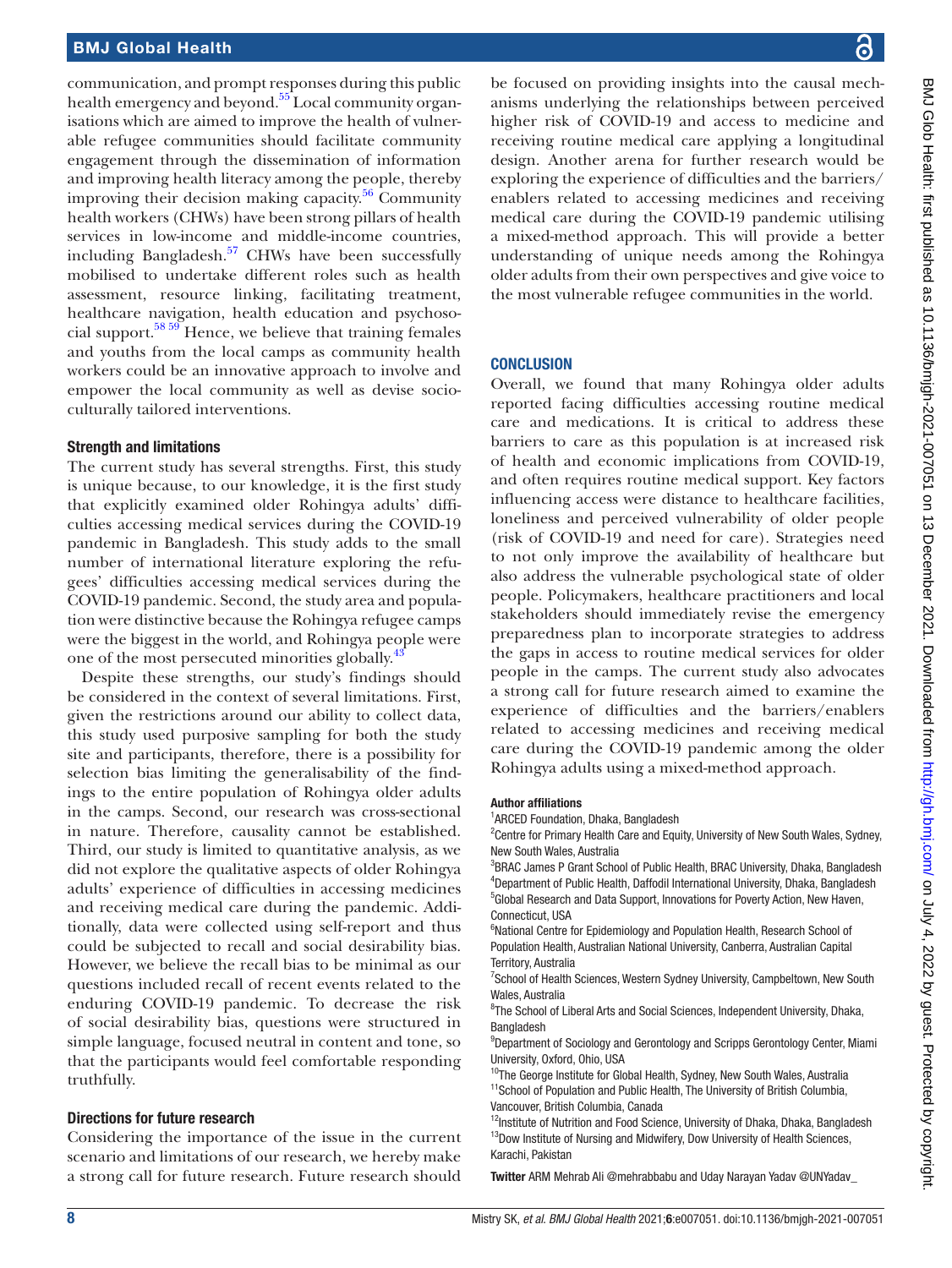Acknowledgements We acknowledge the role of Sadia Sumaia Chowdhury, Programme Manager, ARCED Foundation and Md. Zahirul Islam, Project Associate, ARCED Foundation, for their support in data collection for the study.

Contributors This study was conceived and designed by SKM, AMA and UNY. SKM and AMA contributed to the data collection and analysis. SKM, AMA, UNY, MNH, SG, MBH, SR and RQ contributed to writing the first draft of the manuscript. AB and MH commented extensively and edited the draft of the manuscript to finalise it. All authors read and approved the final version of the manuscript. SKM acting as the guarantor for the manuscript.

Funding The authors have not declared a specific grant for this research from any funding agency in the public, commercial or not-for-profit sectors.

#### Competing interests None declared.

Patient consent for publication Consent obtained directly from patient(s).

Ethics approval This study involves human participants and was approved by The study protocol was approved by the Institutional Review Board of the Institute of Health Economics, University of Dhaka, Bangladesh (Ref: IHE/2020/1037).

Provenance and peer review Not commissioned; externally peer reviewed.

Data availability statement Data are available on reasonable request. Not applicable.

Supplemental material This content has been supplied by the author(s). It has not been vetted by BMJ Publishing Group Limited (BMJ) and may not have been peer-reviewed. Any opinions or recommendations discussed are solely those of the author(s) and are not endorsed by BMJ. BMJ disclaims all liability and responsibility arising from any reliance placed on the content. Where the content includes any translated material, BMJ does not warrant the accuracy and reliability of the translations (including but not limited to local regulations, clinical guidelines, terminology, drug names and drug dosages), and is not responsible for any error and/or omissions arising from translation and adaptation or otherwise.

Open access This is an open access article distributed in accordance with the Creative Commons Attribution Non Commercial (CC BY-NC 4.0) license, which permits others to distribute, remix, adapt, build upon this work non-commercially, and license their derivative works on different terms, provided the original work is properly cited, appropriate credit is given, any changes made indicated, and the use is non-commercial. See:<http://creativecommons.org/licenses/by-nc/4.0/>.

#### ORCID iDs

Sabuj Kanti Mistry <http://orcid.org/0000-0001-6100-6076> ARM Mehrab Ali<http://orcid.org/0000-0001-5442-7147> Md. Belal Hossain<http://orcid.org/0000-0003-4603-863X>

#### <span id="page-8-0"></span>**REFERENCES**

- 1 WHO. WHO coronavirus disease (COVID-19) Dashboard, 2020. Available:<https://covid19.who.int/>[Accessed 07 Dec 2020].
- <span id="page-8-1"></span>2 Miller EA. Protecting and improving the lives of older adults in the COVID-19 era. *[J Aging Soc Policy](http://dx.doi.org/10.1080/08959420.2020.1780104)* 2020;32:297–309.
- <span id="page-8-2"></span>3 . Severe outcomes among patients with coronavirus disease 2019 (COVID-19) - United States, February 12-March 16, 2020. *[MMWR](http://dx.doi.org/10.15585/mmwr.mm6912e2)  [Morb Mortal Wkly Rep](http://dx.doi.org/10.15585/mmwr.mm6912e2)* 2020;69:343–6.
- 4 Applegate WB, Ouslander JG. COVID-19 presents high risk to older persons. *[J Am Geriatr Soc](http://dx.doi.org/10.1111/jgs.16426)* 2020;68:681.
- <span id="page-8-20"></span>5 Laires PA, Dias S, Gama A, *et al*. The association between chronic disease and serious COVID-19 outcomes and its influence on risk perception: survey study and database analysis. *[JMIR Public Health](http://dx.doi.org/10.2196/22794)  [Surveill](http://dx.doi.org/10.2196/22794)* 2021;7:e22794.
- <span id="page-8-3"></span>6 Morley JE, Vellas B. *[COVID-19 and older adult](http://dx.doi.org/10.1007/s12603-020-1349-9)*. . Springer, 2020: 24. 364–5.
- <span id="page-8-4"></span>7 Raju E, Ayeb-Karlsson S. COVID-19: how do you self-isolate in a refugee camp? *[Int J Public Health](http://dx.doi.org/10.1007/s00038-020-01381-8)* 2020;65:515–7.
- <span id="page-8-5"></span>8 Refugees International. COVID-19 and the displaced: addressing the threat of the novel coronavirus in humanitarian emergencies, 2020. Available: [https://www.refugeesinternational.org/reports/2020/3/29/](https://www.refugeesinternational.org/reports/2020/3/29/covid-19-and-the-displaced-addressing-the-threat-of-the-novel-coronavirus-in-humanitarian-emergencies) [covid-19-and-the-displaced-addressing-the-threat-of-the-novel](https://www.refugeesinternational.org/reports/2020/3/29/covid-19-and-the-displaced-addressing-the-threat-of-the-novel-coronavirus-in-humanitarian-emergencies)[coronavirus-in-humanitarian-emergencies](https://www.refugeesinternational.org/reports/2020/3/29/covid-19-and-the-displaced-addressing-the-threat-of-the-novel-coronavirus-in-humanitarian-emergencies) [Accessed 06 Nov 2020].
- <span id="page-8-6"></span>9 UNHCR. Coronavirus outbreak, 2020. Available: [https://www.unhcr.](https://www.unhcr.org/en-us/coronavirus-covid-19.html) [org/en-us/coronavirus-covid-19.html](https://www.unhcr.org/en-us/coronavirus-covid-19.html) [Accessed 22 Oct 2020].
- <span id="page-8-7"></span>10 Transcript of Secretary-General's remarks at press encounter with President of the World Bank, Jim Yong Kim 2018.
- <span id="page-8-8"></span>11 BBC. Myanmar Rohingya: what you need to know about the crisis, 2020. Available: <https://www.bbc.com/news/world-asia-41566561>
- <span id="page-8-9"></span>12 reliefweb. The Rohingya Amongst Us": Bangladeshi Perspectives on the Rohingya Crisis Survey, 2018. Available: [https://reliefweb.int/](https://reliefweb.int/report/bangladesh/rohingya-amongst-us-bangladeshi-perspectives-rohingya-crisis-survey) [report/bangladesh/rohingya-amongst-us-bangladeshi-perspectives](https://reliefweb.int/report/bangladesh/rohingya-amongst-us-bangladeshi-perspectives-rohingya-crisis-survey)[rohingya-crisis-survey](https://reliefweb.int/report/bangladesh/rohingya-amongst-us-bangladeshi-perspectives-rohingya-crisis-survey)
- <span id="page-8-10"></span>13 UNHCR. Rohingya Refugee Response - Bangladesh Factsheet - Protection (June 2020), 2020. Available: [https://reliefweb.int/report/](https://reliefweb.int/report/bangladesh/rohingya-refugee-response-bangladesh-factsheet-protection-june-2020) [bangladesh/rohingya-refugee-response-bangladesh-factsheet](https://reliefweb.int/report/bangladesh/rohingya-refugee-response-bangladesh-factsheet-protection-june-2020)[protection-june-2020](https://reliefweb.int/report/bangladesh/rohingya-refugee-response-bangladesh-factsheet-protection-june-2020)
- <span id="page-8-11"></span>14 Kamal A-H, Huda M, Dell C. Translational strategies to control and prevent spread of COVID-19 in the Rohiynga refugee camps in Bangladesh. *Global Biosecurity* 2020;1.
- <span id="page-8-12"></span>15 World Vision Bangladesh. *Rohingya refugee response COVID-19 report*, 2020.
- <span id="page-8-13"></span>16 Organization WH. Rohingya Crisis Situation Report #19, 2021. Available: [https://cdn.who.int/media/docs/default-source/searo/](https://cdn.who.int/media/docs/default-source/searo/bangladesh/bangladesh-rohingya-crisis-pdf-reports/sitreps/2021/who-cox-s-bazar-situation-report-19.pdf?sfvrsn=8ee2bd5f_7) [bangladesh/bangladesh-rohingya-crisis-pdf-reports/sitreps/2021/](https://cdn.who.int/media/docs/default-source/searo/bangladesh/bangladesh-rohingya-crisis-pdf-reports/sitreps/2021/who-cox-s-bazar-situation-report-19.pdf?sfvrsn=8ee2bd5f_7) [who-cox-s-bazar-situation-report-19.pdf?sfvrsn=8ee2bd5f\\_7](https://cdn.who.int/media/docs/default-source/searo/bangladesh/bangladesh-rohingya-crisis-pdf-reports/sitreps/2021/who-cox-s-bazar-situation-report-19.pdf?sfvrsn=8ee2bd5f_7)  [Accessed 27 Oct 2021].
- <span id="page-8-14"></span>17 Group ISC. Situation Report: Rohingya Refugee Crisis, Cox's Bazar, 2018. Available: [https://www.humanitarianresponse.info/sites/www.](https://www.humanitarianresponse.info/sites/www.humanitarianresponse.info/files/documents/files/180325_iscg_sitrep.final_.pdf) humanitarianresponse.info/files/documents/files/180325 iscq sitrep. [final\\_.pdf](https://www.humanitarianresponse.info/sites/www.humanitarianresponse.info/files/documents/files/180325_iscg_sitrep.final_.pdf)
- <span id="page-8-15"></span>18 Yadav UN, Rayamajhee B, Mistry SK, *et al*. A syndemic perspective on the management of non-communicable diseases amid the COVID-19 pandemic in low- and middle-income countries. *[Front](http://dx.doi.org/10.3389/fpubh.2020.00508)  [Public Health](http://dx.doi.org/10.3389/fpubh.2020.00508)* 2020;8:508.
- <span id="page-8-16"></span>19 Mistry SK, Ali ARMM, Yadav UN, *et al*. Misconceptions about COVID-19 among older Rohingya (forcefully displaced Myanmar nationals) adults in Bangladesh: findings from a cross-sectional study. *[BMJ Open](http://dx.doi.org/10.1136/bmjopen-2021-050427)* 2021;11:e050427.
- <span id="page-8-17"></span>20 Pati S, Mahapatra P, Kanungo S, *et al*. Managing multimorbidity (multiple chronic diseases) amid COVID-19 pandemic: a community based study from Odisha, India. *[Front Public Health](http://dx.doi.org/10.3389/fpubh.2020.584408)* 2020;8:1026.
- 21 Reza HM, Sultana F, Khan IO. Disruption of healthcare amid COVID-19 pandemic in Bangladesh. *[Open Public Health J](http://dx.doi.org/10.2174/1874944502013010438)* 2020;13:438–40.
- <span id="page-8-18"></span>22 Barua A, Karia RH. Challenges faced by Rohingya refugees in the COVID-19 pandemic. *[Ann Glob Health](http://dx.doi.org/10.5334/aogh.3052)* 2020;86:129.
- 23 Guglielmi S, Seager J, Mitu K, *et al*. Exploring the impacts of COVID-19 on Rohingya adolescents in Cox's Bazar: a mixedmethods study. *[J Migr Health](http://dx.doi.org/10.1016/j.jmh.2020.100031)* 2020;1-2:100031.
- <span id="page-8-19"></span>24 Anwar S, Nasrullah M, Hosen MJ. COVID-19 and Bangladesh: challenges and how to address them. *[Front Public Health](http://dx.doi.org/10.3389/fpubh.2020.00154)* 2020;8:154.
- 25 Hossain MA, Huda MN, AKMA U. Risk factors, contemporary challenges and psychological well-being of the Rohingya refugees in Bangladesh: policy implications. *Authorea* 2021.
- 26 Mistry SK, ARMM A, Irfan NM. Prevalence and correlates of depressive symptoms among Rohingya (forcibly displaced Myanmar nationals or FDMNs) older adults in Bangladesh amid the COVID-19 pandemic. *Global Mental Health* 2021;8.
- 27 Yadav UN, Yadav OP, Singh DR, *et al*. Perceived fear of COVID-19 and its associated factors among Nepalese older adults in eastern Nepal: a cross-sectional study. *[PLoS One](http://dx.doi.org/10.1371/journal.pone.0254825)* 2021;16:e0254825.
- <span id="page-8-21"></span>28 Agresti A. Building and applying logistic regression models. *Categorical Data Analysis* 2002:211–66.
- <span id="page-8-22"></span>29 Alkahtani S, Cherrill J, Millward C, *et al*. Access to medicines by child refugees in the East Midlands region of England: a crosssectional study. *[BMJ Open](http://dx.doi.org/10.1136/bmjopen-2014-006421)* 2014;4:e006421.
- <span id="page-8-23"></span>30 Kiselev N, Morina N, Schick M. Barriers to access to outpatient mental health care for refugees and asylum seekers in Switzerland: the therapist's view. *BMC Psychiatry* 2020;20:1–14.
- <span id="page-8-24"></span>31 Aljadeeah S, Wirtz VJ, Nagel E. Barriers to accessing medicines among Syrian asylum seekers and refugees in a German federal state. *[Int J Environ Res Public Health](http://dx.doi.org/10.3390/ijerph18020519)* 2021;18:519.
- <span id="page-8-25"></span>32 Merritt K, Pottie K. Caring for refugees and asylum seekers in Canada: early experiences and comprehensive global health training for medical students. *[Can Med Educ J](http://dx.doi.org/10.36834/cmej.69677)* 2020;11:e138.
- <span id="page-8-26"></span>33 Islam MM, Yunus MY. Rohingya refugees at high risk of COVID-19 in Bangladesh. *[Lancet Glob Health](http://dx.doi.org/10.1016/S2214-109X(20)30282-5)* 2020;8:e993–4.
- <span id="page-8-28"></span>34 Kamal A-HM, Huda DMN, Dell DCA, *et al*. Translational strategies to control and prevent spread of COVID-19 in the Rohiynga refugee camps in Bangladesh. *[Global Biosecurity](http://dx.doi.org/10.31646/gbio.77)* 2020;1.
- 35 Lebano A, Hamed S, Bradby H, *et al*. Migrants' and refugees' health status and healthcare in Europe: a scoping literature review. *[BMC](http://dx.doi.org/10.1186/s12889-020-08749-8)  [Public Health](http://dx.doi.org/10.1186/s12889-020-08749-8)* 2020;20:1–22.
- <span id="page-8-27"></span>36 Benjamen J, Girard V, Jamani S, *et al*. Access to refugee and migrant mental health care services during the first six months of the COVID-19 pandemic: a Canadian refugee clinician survey. *[Int J](http://dx.doi.org/10.3390/ijerph18105266)  [Environ Res Public Health](http://dx.doi.org/10.3390/ijerph18105266)* 2021;18:5266.